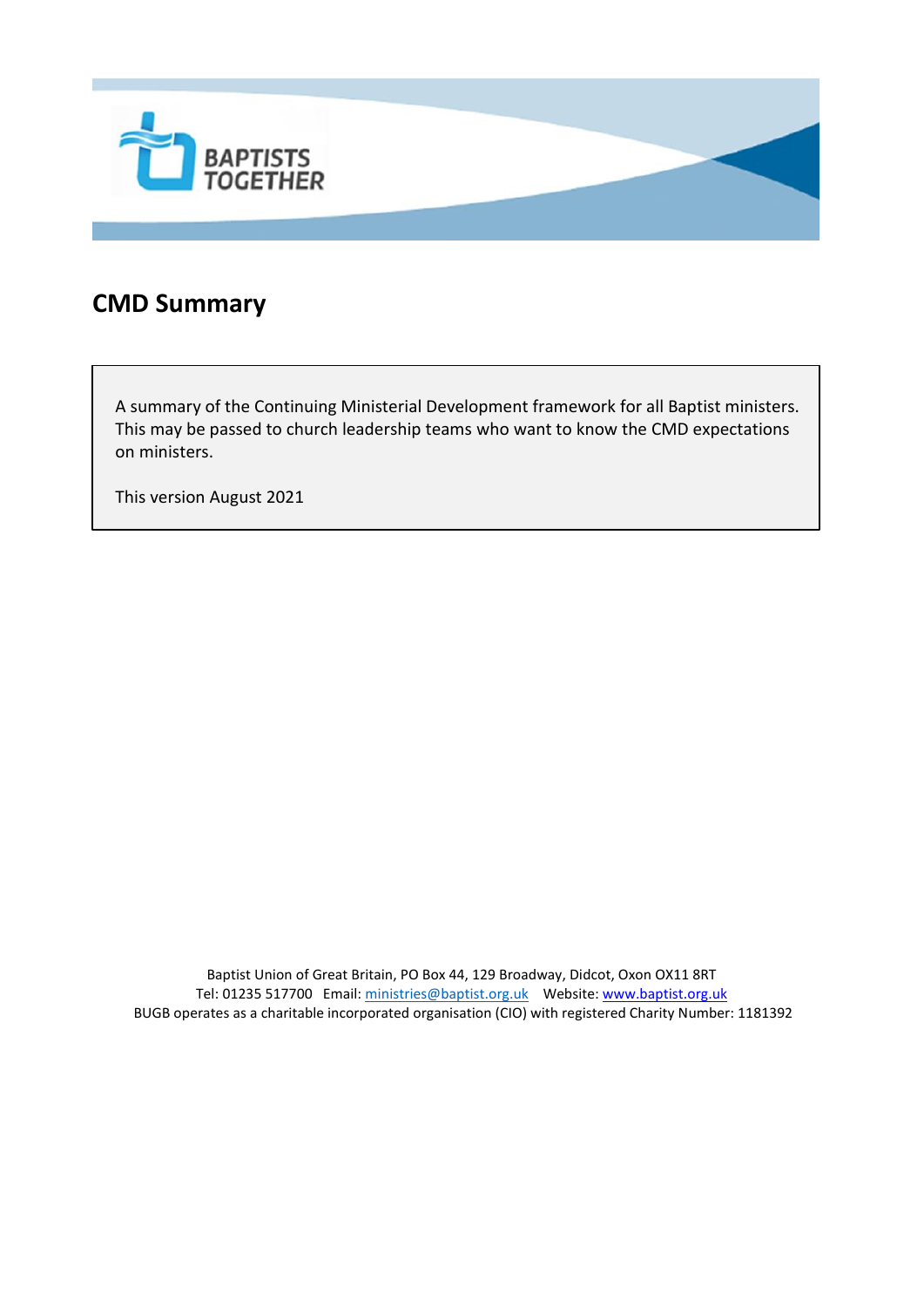# Development

Continuing

Ministerial

### Sustaining well-being and capability

oto | Unsplash | Christian Bisbo Johns

Ministry is a long game. As ministers, we experience seasons of newness and growth. We see signs and wonders, both metaphorical and literal. We can feel motivated and energised. We are encouraged by the presence and pull of the Holy Spirit who inspires our work and confirms our calling. However, we know that these blessings describe only half of our journey. Ministry also involves conflict, unrewarded graft, setbacks and disappointments. And we are affected by the same health, relationship, and societal issues common to everyone.

So, through the ups and downs, who walks with us? Who listens to us and offers us praise, encouragement, wisdom and correction? And what keeps us fresh? How do we maintain relevance, interest, faith and fruitfulness?

To help us address these questions, all ministers are invited to engage with the Baptists Together framework for **Continuing Ministerial Development**, or **CMD**.

CMD is all about nurturing our well-being and sustaining our capability, year in, year out. It is a commitment for every accredited minister and recognised pastor to undertake – a way for each of us to offer and receive support and exercise accountability for our growth. Whether we are a church pastor, evangelist, chaplain, pioneer, or children's, youth and families' worker, CMD asks us as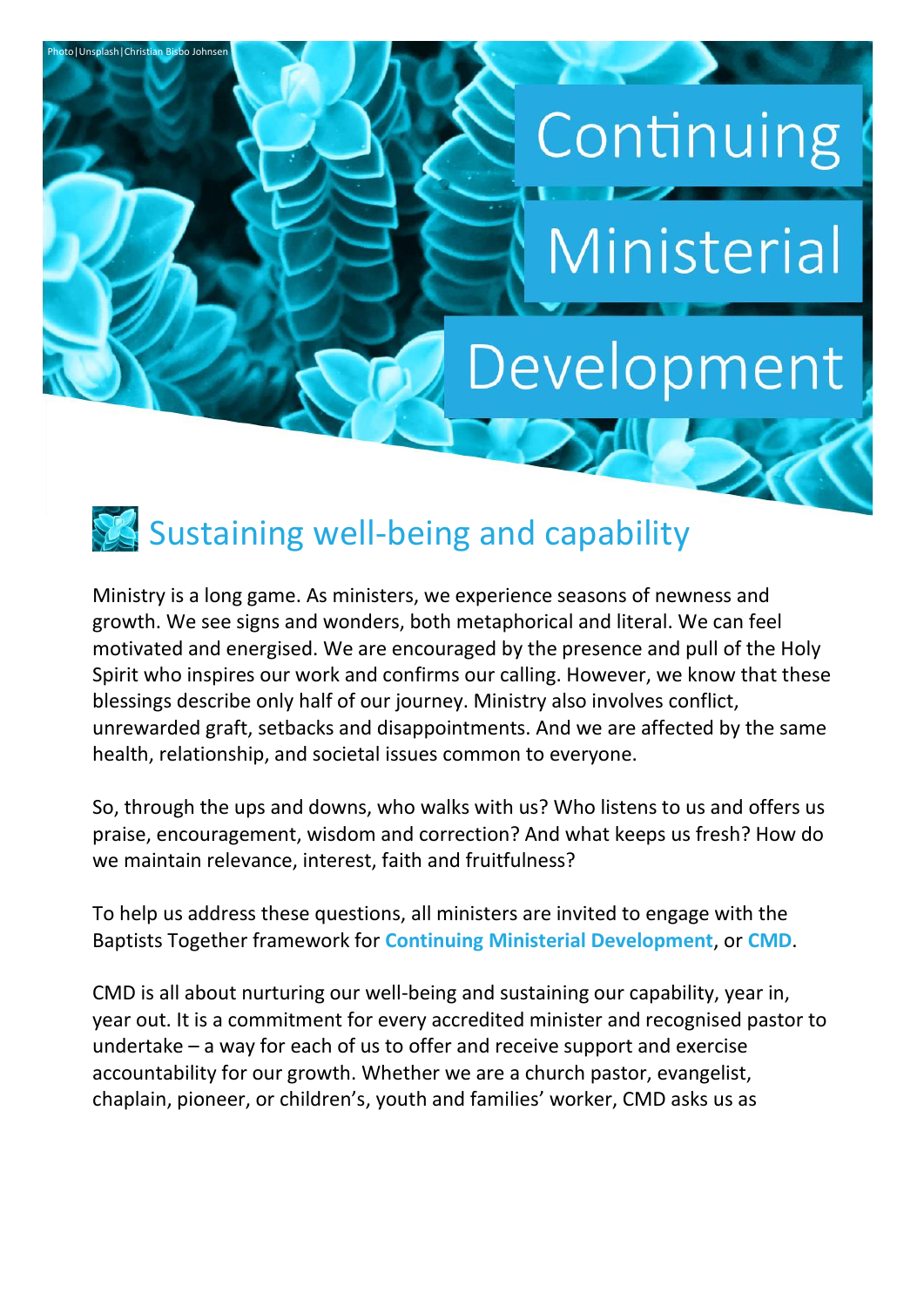partners in Baptist ministry to commit to:

- Jesus, his gospel and his church;
- our own ongoing discipleship, development and well-being;
- the support and well-being of our fellow Baptist ministers and their families;
- the unity, welfare and mission of our wider Baptist family, its associations and Union.

This is an agreement to which those who pastor churches without being accredited themselves are also welcome to sign-up.



The heart of CMD lies in five habits – **learning, attentiveness, accountability, connection** and **review.** It is up to us how we exhibit each habit. The important thing is to practise each habit in some way.

#### Habit 1. Learning

We read, seek training, attend conferences, visit other settings, follow blogs, shadow different practitioners, join webinars… we learn in whatever way helps us to stay contemporary and fresh.

#### Habit 2. Attentiveness

We are whole people, recognising that God has created our full humanity. We attend to our own relationship with God, to our physical well-being, our relationships, and our mental and emotional health.

#### Habit 3. Accountability

We meet regularly with someone outside our immediate setting who helps us reflect on our ministry. This might be one or a combination of a mentor, a pastoral supervisor, a spiritual director, a coach, a soul friend, or we may be part of an accountability 'huddle' or learning community.

#### Habit 4. Connection

As an expression of our covenant with one another, we connect with our fellow Baptist ministers for mutual support one-to-one, or in cluster meetings, ministers' conferences, Assembly, and so on. Where possible, we offer our time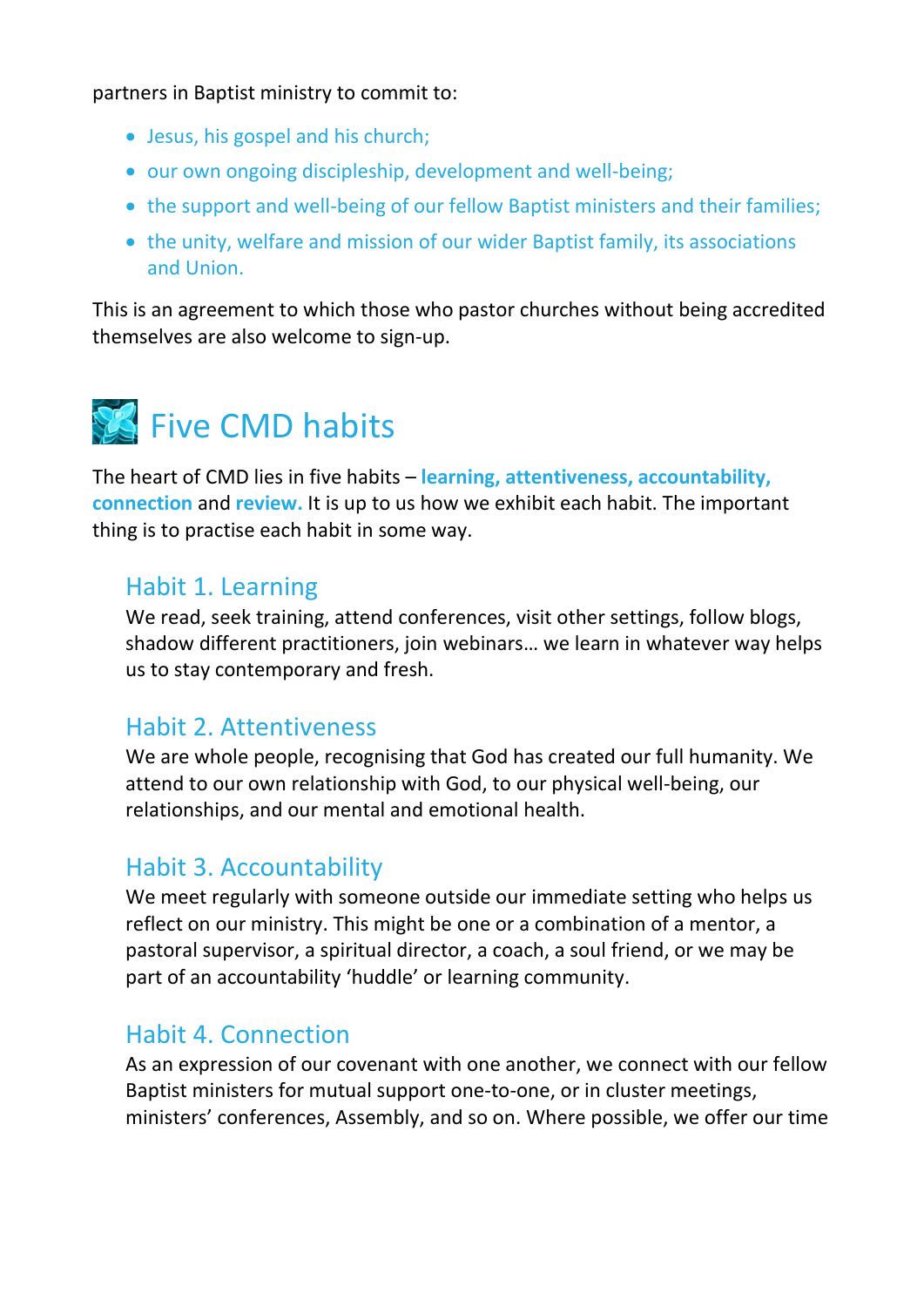to the wider family of Baptists Together, perhaps as a mentor, moderator, trustee or member of a national network.

#### Habit 5. Review

We submit our work as ministers to periodic review, using a '360° review' tool that seeks the views of those inside and outside our ministry setting. These views are collated by someone we trust to give us honest and frank feedback and who helps us determine any consequent actions.

As part of our accountability to each other, we are asked to meet annually in late autumn with another minister of our choosing to discuss our CMD progress and plans. Unlike the ministry review mentioned above, this annual **CMD audit** focusses purely on our practice of the five CMD habits. We let the Ministries Team know that we have met, but any record of our CMD audit remains confidential to us and our colleague.

## How to make a start

The full CMD handbook is available [online here.](https://www.baptist.org.uk/Articles/589058/CMD_Handbook.aspx) The handbook contains a comprehensive explanation of each CMD habit and all the necessary forms to help record progress and review ministry. You can also watch an introductory webinar which can be accessed off our [CMD website page.](https://www.baptist.org.uk/Groups/347475/Continuing_Ministerial_Development.aspx)

Please speak to the leadership of your church or other ministry setting about CMD. Our well-being and sustainability as ministers are clearly in their interest as well as ours. We should look to them to partner us in our CMD as part of the covenant between them and us. This they can do by giving us encouragement, space and a budget to practise the CMD habits.

If you haven't recently or ever undertaken a ministry review, this is a good starting point. The outcome of the review may be useful when you come to reflect on and plan your CMD in your first CMD audit.

A commitment to CMD has the potential for reaping significant rewards! The culture being pursued by Baptists Together is for our whole movement to be Spiritled; working as one team; willing to embrace adventure; inspiring others to be who God wishes them to be; and hungry for communities that reflect the kingdom of God. To encourage one another to embody these values, let's engage in CMD. Let's